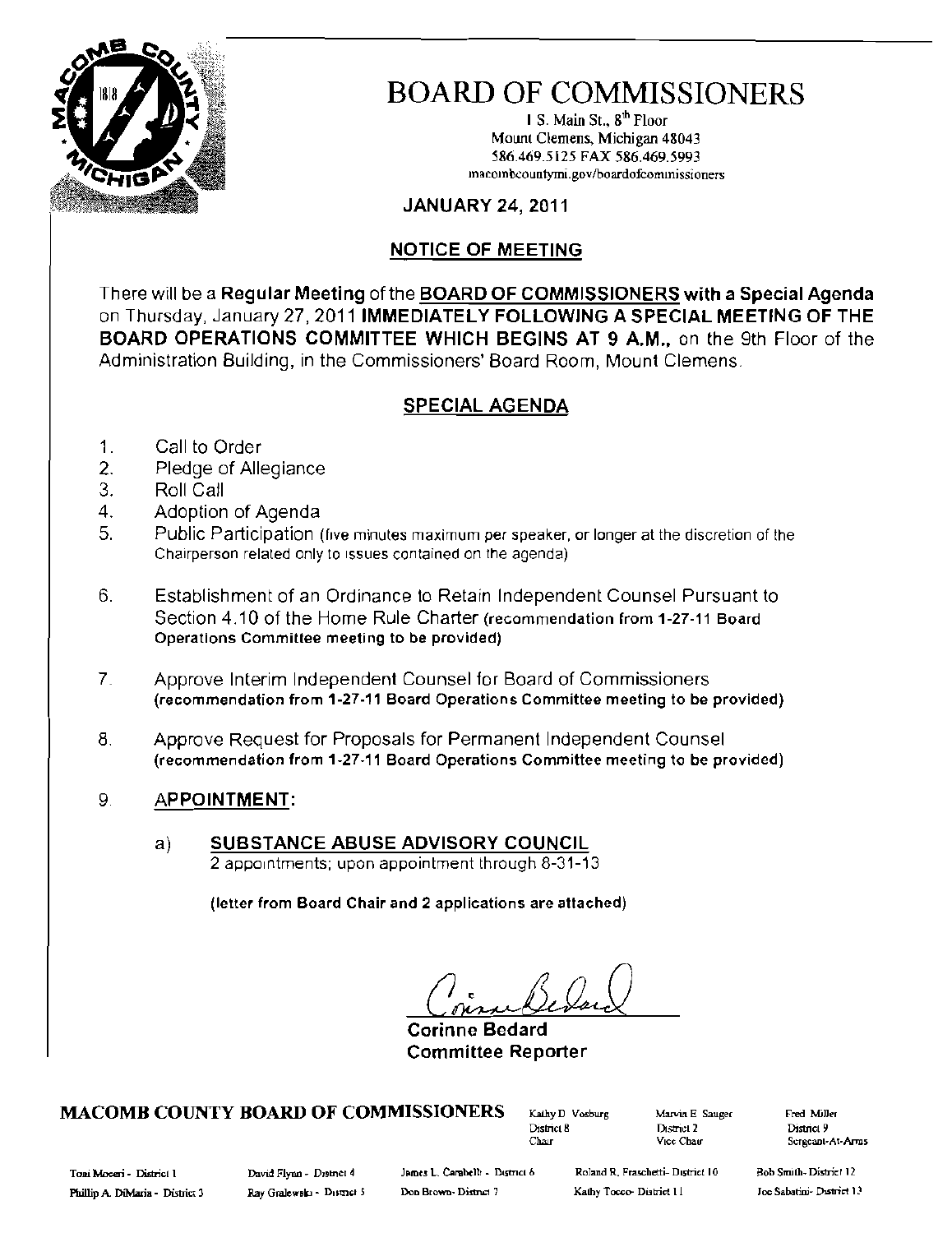

# **BOARD OF COMMISSIONERS**

1 S. Main St., 8<sup>th</sup> Floor Mount Clemens, Michigan 48043 586.469.5125 FAX 586.469.5993 macombcountymi.gov/boardofcommissioners

January 21, 2011

TO: Honorable Commissioners

Kathy D. Vosburg, Board Chair  $/\!\!/ \!\! \mathcal{W}$ FROM:

RE: Substance Abuse Advisory Council

I request you concur with the recommendation of the Macomb County Community Mental Health Board of Directors and the Office of Substance Abuse to appoint the following individuals to the Substance Abuse Advisory Council:

- Jeffrey DiPascale
- Mark Michael Koroi  $\bullet$

The terms will begin immediately and extend through August 31, 2013.

Please see the attached letter and application materials.

Thank you.

## **MACOMB COUNTY BOARD OF COMMISSIONERS**

Kathy D Vosburg District 8 Chair

Marvin E. Sauger District<sub>2</sub> Vice Chair

Fred Miller District 9 Sergeant-At-Arms

James L. Carabelli - District 6 Don Brown-District 7

Roland R. Fraschetti- District 10

Kathy Tocco- District 11

Bob Smith-District 12 Joe Sabatini-District 13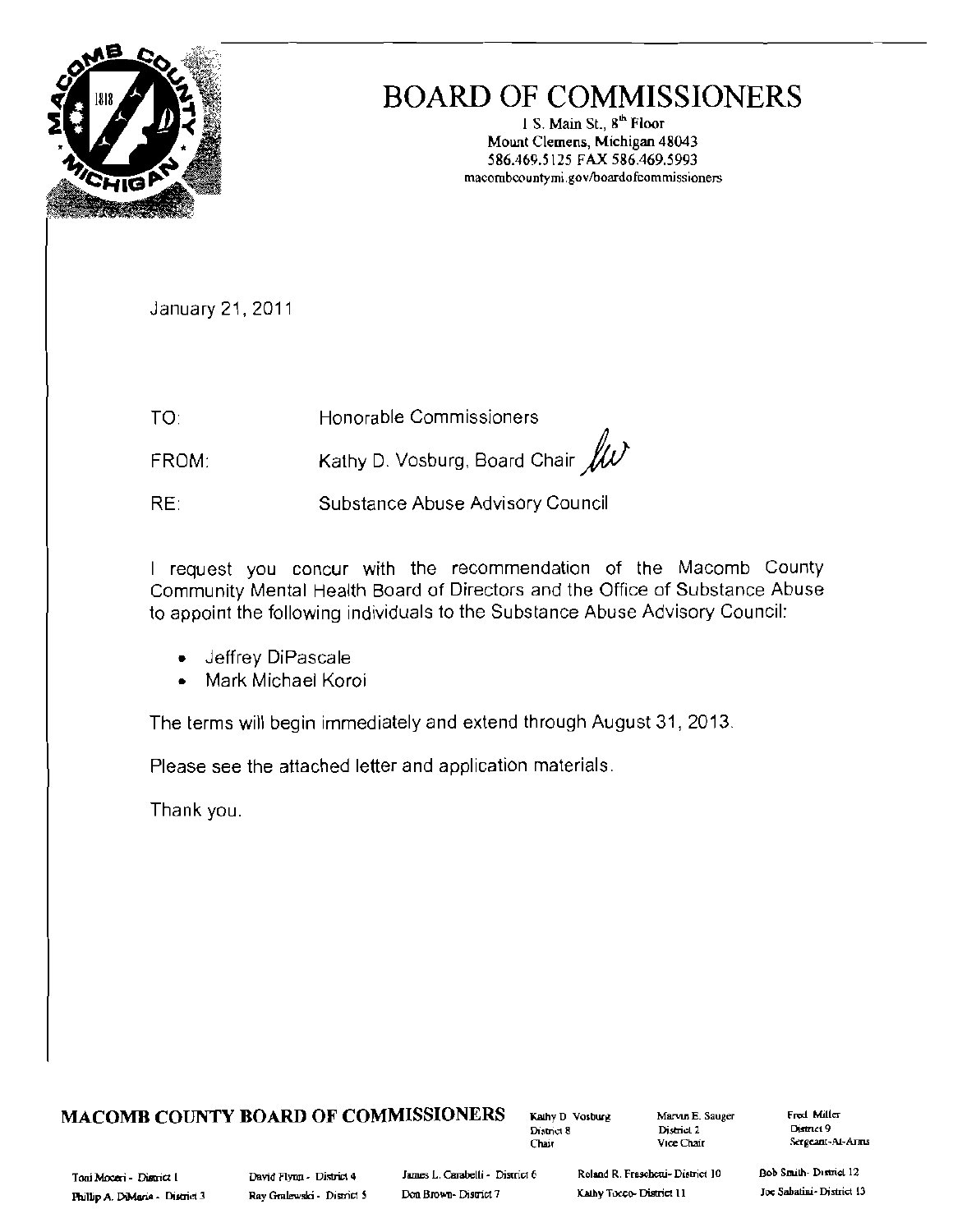

Louis J. Burdi Chairperson

Janice A.B. Wilson Vice·Cbairperson

Secretary-Treasurer

Nick Ciaramitaro



A CARF Accrediled Organization



**MEMBRR** 

# COMMUNITY MENTAL HEALTH

22550 Hall Road Clinton Township, MI 48036 586-469-5275. FAX 586-469-7674

November 4, 2010

Paul Gieleghem, Chairman John L. Kinch Macomb County Board of Commissioners  $9<sup>th</sup>$  Floor, Administration Building BOARD OF DIRECTORS MI. Clemens, MI 48043

Dear Chairman Gieleghem:

At its meeting of October 27, 2010, the Macomb County Community Mental Joan Flynn Health Board of Directors concurred with the recommendation of the Office of Substance Abuse and approved the appointment of two new members to the Patricia Bill Substance Abuse Advisory Council for a period of three years beginning<br>Marilyn Brown September 1, 2010.<br>Linda K. Busch...

Mary Louise Daner As you know, the Substance Abuse Advisory Council meets regularly during the Rose Ann Mrosewske Bnan Negovan<br>Betty Slinde<br>
Services necessary to<br>  $\frac{1}{2}$ <br>  $\frac{1}{2}$ <br>  $\frac{1}{2}$ <br>  $\frac{1}{2}$ <br>  $\frac{1}{2}$ <br>  $\frac{1}{2}$ <br>  $\frac{1}{2}$ <br>  $\frac{1}{2}$ <br>  $\frac{1}{2}$ <br>  $\frac{1}{2}$ <br>  $\frac{1}{2}$ <br>  $\frac{1}{2}$ <br>  $\frac{1}{2}$ <br>  $\frac{1}{2}$ <br>  $\frac{1}{2}$ <br>  $\frac{1}{2$ Belly Slinde meet those needs. The Council is advisory in nature and no per diem is paid.

> The Macomb County Board of Commissioners is hereby formally requested to approve the appointment of the following to the Substance Abuse Advisory Council:

## Jeffrey **DiPascaie Mark Michael Koroi**

The original applications ofthe candidates are enclosed for your review. Additional slots are available should the Board of Commissioners wish to appoint other individuaJs to the Substance Abuse Advisory Council.

For additional information or if there are questions, please contact John Kinch at 469-6462 or Randy O'Brien at 469-5278. Thank you for your consideration.

Sincerely,

Hanni XBurdi

LOUIS J. BURDI Chairperson

L**IB**/bl cc: 1. Kinch, Executive Director (letter only) R. O'Brien, Director, Office of Substance Abuse (letter only)

# $MACOMB$  COUNTY BOARD OF COMMISSIONERS Paul Gieleghem  $K$ athy Tocco Joan Flynn

Andrey Duzyj - District I Sue Rocca - District 7 James L. Carabelli - District 12

Susan L. Doherty - District 5 Ed Szczepanski - District 11 Carev Torrice - District 16

District 19

Marvin E, Sauger - District 2 David Flynn - District 8 Don Brown - District 13 Ext Bruley - District 17 William A. Crouchman - District 23 E. Sauger - District 20 David Flynn - District 23 Don Brown - District 14 Dana Camp Phillip A, DiMaria - District 3 Rohert Mijac - District 9 Brian Brdak - District 14 Dana Camphous-Peterson - District 18 Toni Moceri - District 4 Ken Lampar - District 10 Keith Rengert - District 15 Irene M Kepler - District 21 Kathy D. Vosburg - District 25<br>Susan L. Doherty - District 5 Ed Szczepanski - District 11 Carey Torrice - District

Chairman Mice Chair Sergeant-At-Arms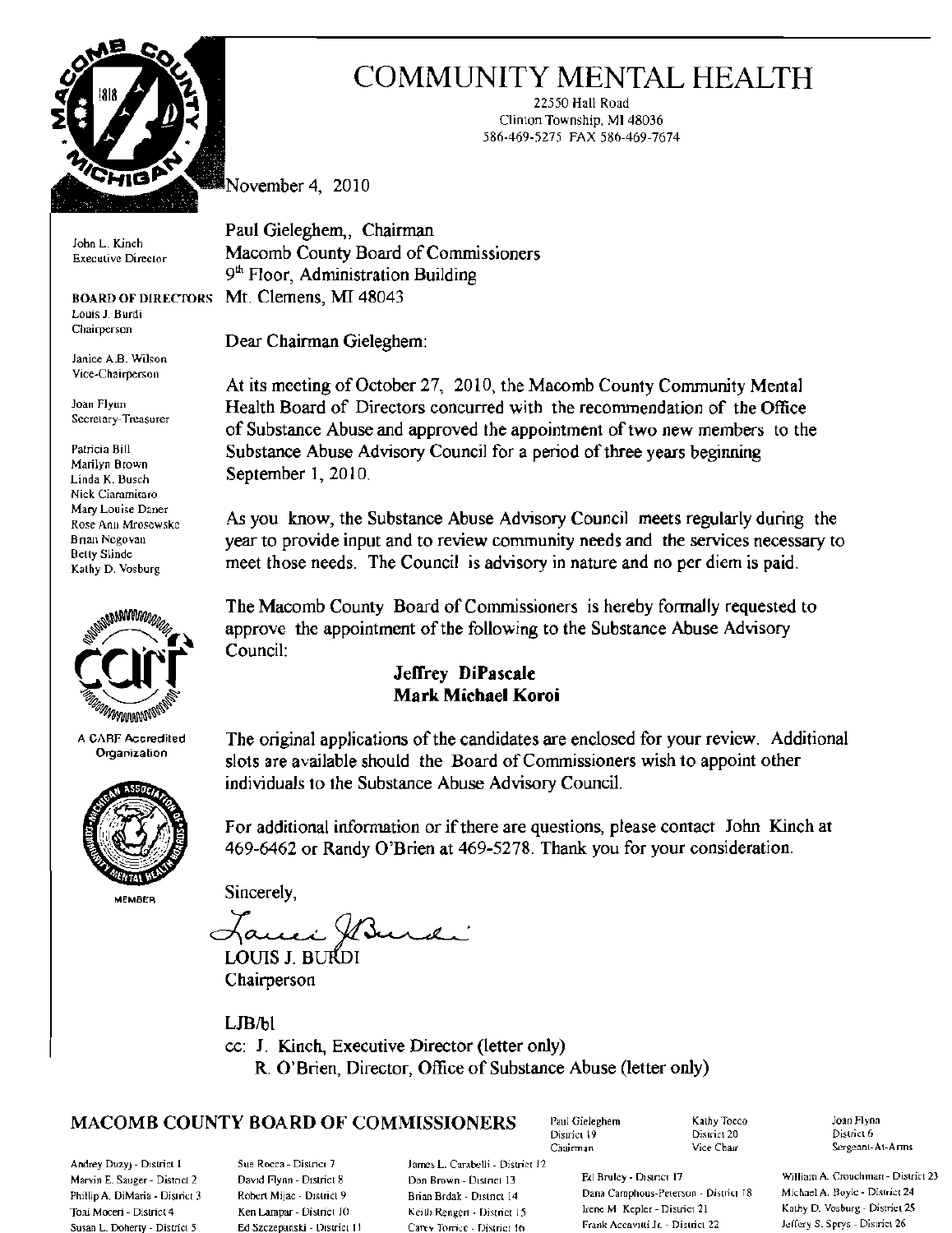| E<br>È.<br>لى<br>JUL 2.0 mm<br><b>APPLICATION FOR APPOINTMENT</b><br><b>MACOMB COUNTY BOARD OR COMMISSION</b><br>MCOSA<br>(Please note only legible applications can be considered) |
|-------------------------------------------------------------------------------------------------------------------------------------------------------------------------------------|
| I, Jeffrey DiPascale , hereby make application for appointment to Macomb County<br>Name                                                                                             |
| $S$ ubstance Abuse Advisory Council for $\frac{\text{three}}{\text{Number of years}}$ from $\frac{9/1/10}{\text{Exact Dates of Appointment}}$<br>to $8/31/13$                       |
| TO THE MACOMB COUNTY BOARD OF COMMISSIONERS:                                                                                                                                        |
| <b>STATE OF MICHIGAN)</b>                                                                                                                                                           |
| ISS<br><b>COUNTY OF MACOMB)</b>                                                                                                                                                     |
| 1. I reside at 52268 Rutherford Circle, Chesterfield, 48051<br><b>Street</b><br>Zıp<br>City                                                                                         |
| MACOMB<br>and have since Birth<br>County                                                                                                                                            |
| Mailing address if different than above:                                                                                                                                            |
| Cell Phone: *586-303-6696<br>Telephone: 586-948-1187                                                                                                                                |
| <sub>Email:</sub> dipasje@lc-ps.org                                                                                                                                                 |
| 2. I am at least 18 years of age: Yes $\angle$ No $\Box$                                                                                                                            |
| 3. I am currently registered to vote: Yes $\sqrt{N}$ No $\Box$                                                                                                                      |
| 4. Citizen of USA<br>Country                                                                                                                                                        |
| 5. Employer: L'Anse Creuse Public Schools                                                                                                                                           |
| 586-783-6300<br>Telephone:                                                                                                                                                          |
| a. Indicate nature of your work: Administration/Oversight                                                                                                                           |
| <b>Board Member</b>                                                                                                                                                                 |
| b. Title:                                                                                                                                                                           |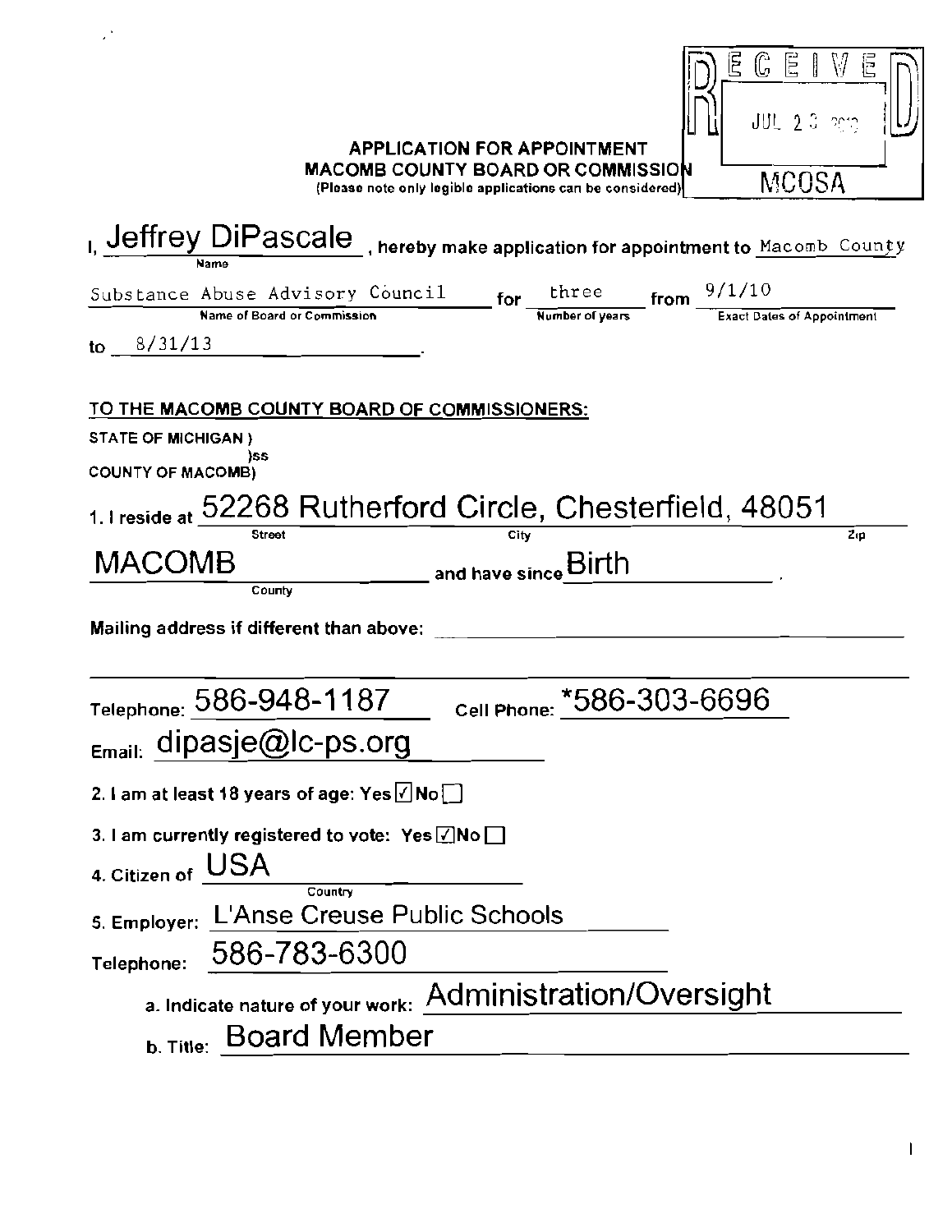| 6. Educational level and degrees received: HIC |  |
|------------------------------------------------|--|
| course work completed.                         |  |

7. I presently hold the following appointments and elected positions:

| Board Member, LC-PS                                       | May 5, 2009                         |  |
|-----------------------------------------------------------|-------------------------------------|--|
| Title                                                     | <b>Appointment or Election Date</b> |  |
| Title                                                     | <b>Appointment or Election Date</b> |  |
| <b>Tille</b>                                              | <b>Appointment or Election Date</b> |  |
| 8. Provincely hold appointments and/or elected positions: |                                     |  |

## 8. Previously held appointments and/or elected positions:

| Title        | Dates Served |
|--------------|--------------|
| Title        | Dates Served |
|              |              |
| <b>Title</b> | Dates Served |

9. Have you even been convicted of a felony? If yes, list each, giving date, nature of offense or violation, name and location of court, the penalty imposed, if any, or the disposition of the case. A conviction will not automatically bar you from an appointment.

No.

10. Do you have a conflict of interest or a potential conflict of interest such as a financial or business interest in any contracts, grants, permits, etc. with Macomb County? If so, list the interest (except where required for the appointment).

No.

gh School Diploma, come college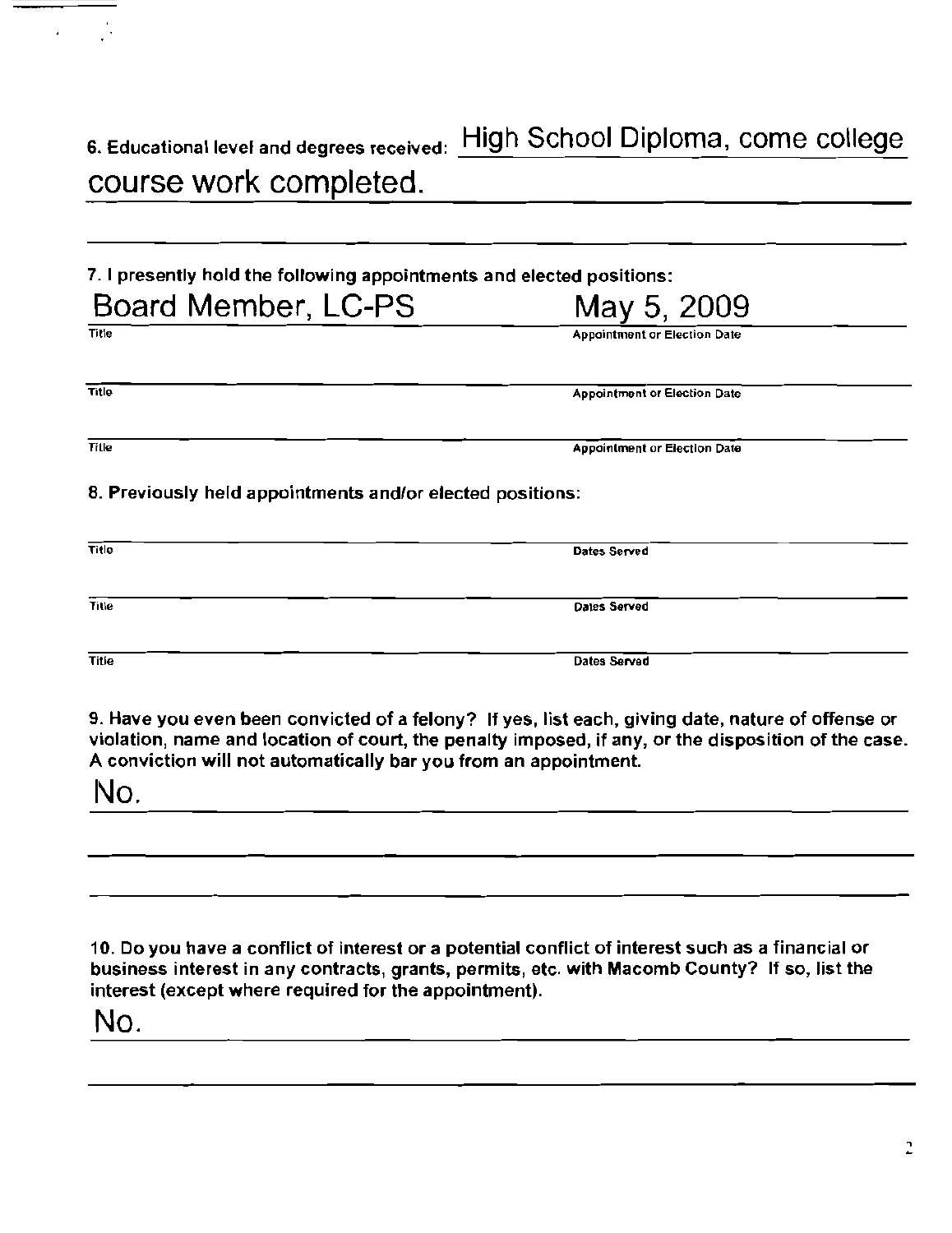11. List any family members who are or have been employed by Macomb County or are or have been elected to County offices.

 $\bar{\mathbf{r}}$ 

 $\hat{\mathcal{A}}$  $\bullet$ 

| None.                                                                                                                                 |
|---------------------------------------------------------------------------------------------------------------------------------------|
|                                                                                                                                       |
|                                                                                                                                       |
| 12. Is this an application for reappointment? Yes $\Box$ No $\Box$                                                                    |
|                                                                                                                                       |
| If yes, how many years have you served on this board? $\hskip1cm \qquad \qquad \Box$                                                  |
| Please indicate your attendance record for the term(s) served $\frac{1}{N_0}$ of meetings attended $\frac{1}{N_0}$ . of meetings held |
|                                                                                                                                       |
|                                                                                                                                       |
|                                                                                                                                       |
|                                                                                                                                       |
| 9. Briefly indicate your qualifications for appointment to this specific board and why you believe                                    |
| your appointment will benefit Macomb County.                                                                                          |
| Distinct background in management and oversight. Is currently                                                                         |
| strong public figure and community advocate. Currently works                                                                          |
| with a local Community Action Coalition to promote substance                                                                          |
| abuse awareness.                                                                                                                      |
|                                                                                                                                       |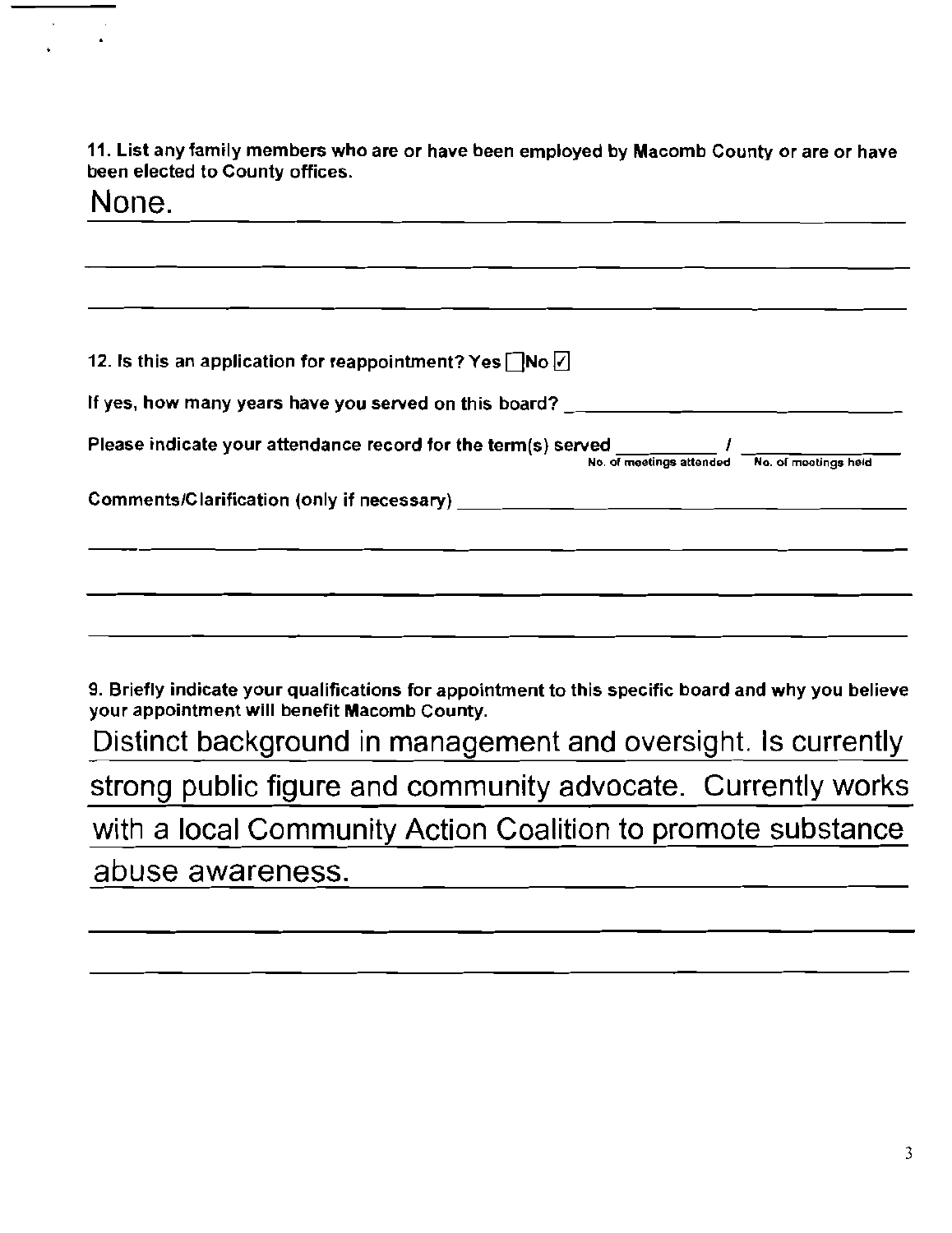$\label{eq:2.1} \frac{1}{\sqrt{2}}\left(\frac{1}{\sqrt{2}}\right)^{2} \frac{1}{\sqrt{2}}\left(\frac{1}{\sqrt{2}}\right)^{2} \frac{1}{\sqrt{2}}\left(\frac{1}{\sqrt{2}}\right)^{2} \frac{1}{\sqrt{2}}\left(\frac{1}{\sqrt{2}}\right)^{2} \frac{1}{\sqrt{2}}\left(\frac{1}{\sqrt{2}}\right)^{2} \frac{1}{\sqrt{2}}\left(\frac{1}{\sqrt{2}}\right)^{2} \frac{1}{\sqrt{2}}\left(\frac{1}{\sqrt{2}}\right)^{2} \frac{1}{\sqrt{2}}\left(\frac{$ 

a Sto

 $\sim 10^{11}$ 

 $\mathcal{A}$  , and  $\mathcal{A}$ 

 $\mathbf{z} = \mathbf{z}$  .

 $\sim$ 

 $\sim$ 

I hereby apply for appointment to Substance Abuse Advisory Council and do awear or affirm that (1) if appointed, I will comply with all statutory and other requirements and obligations of my appointment; (2) if I cease to comply with such requirements, I automatically forfelt said appointed position; (3) I hold no position or appointment which is a conflict of interest with the appointed position applied for; and (4) to the best of my knowledge and belief, I possess the requisite qualifications for the office I am seeking.

istra des 医尿尿变 سعيمته **Blé hativré** Jeffrey A. DIPascale **Narte (Print or Type)** 

Subsoribed and swom to before me this 764P NALA  $20 \backslash$ . (Inne) 1M I **Notary Public MARIANNE A FRAK**  $\alpha$  and  $\alpha$  and  $\alpha$ Macomb County, Michigan  $1.09\,\mu$ 

My commission expires: i<br>Cara

Motory Public, State of Michigan Control of Masomb **Control of Marine 14, 2012** dependent from the OT

Note: Applicants may -- but it is not required -- attach additional Information pertaining to this Application for Appointment if attachments do not exceed the maximum for each hem listed below:

- Resume up to one page
- Letter of Reference up to two pages  $\bullet$
- $\bullet$  Letter of intent  $\sim$  up to one page

The following is for Board Office use only:

Overseeing Committee:

Chair Review for Compliance:

(Convelazioner Sign-off)

(revised 02/09 pg)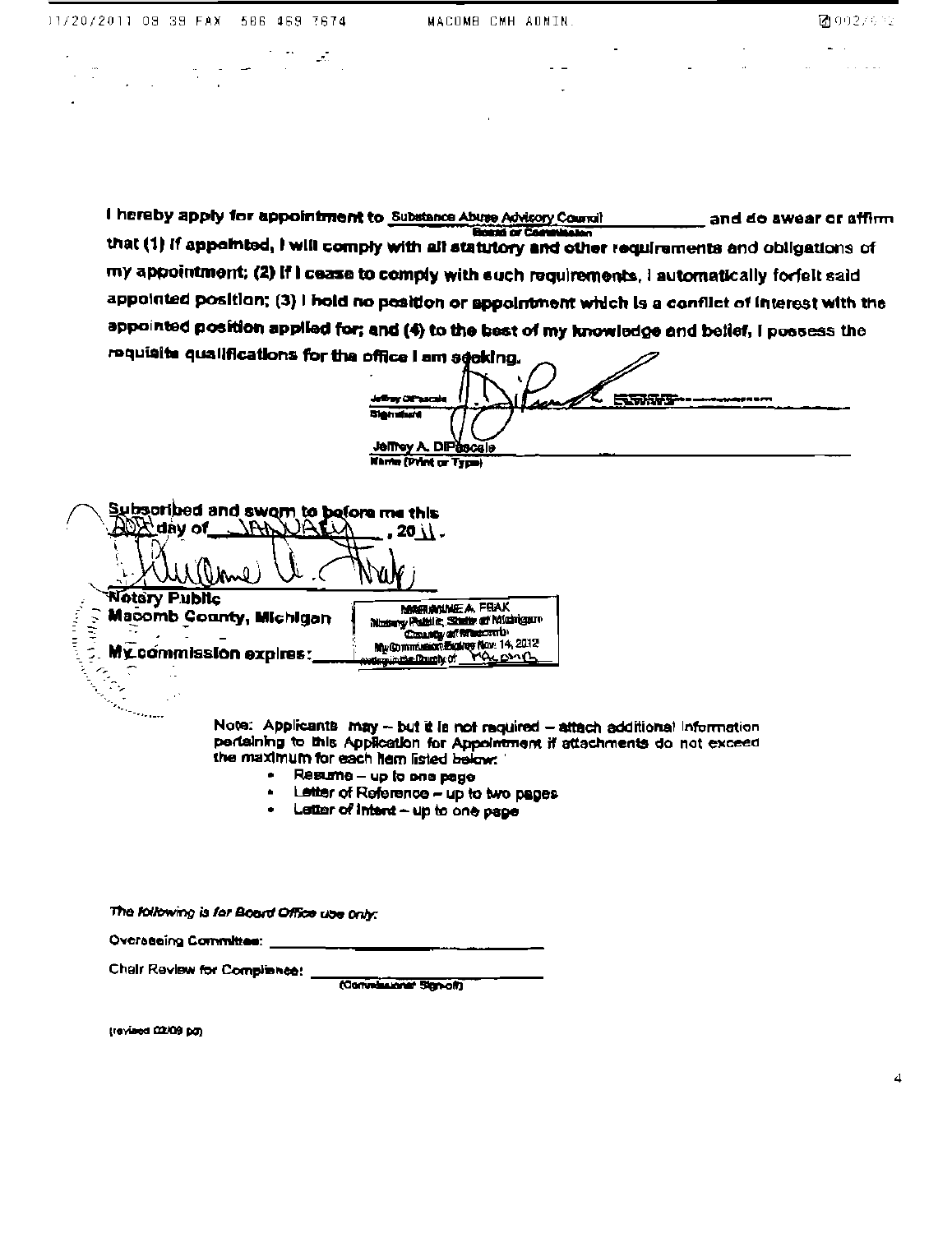# **Supplement of the Control of the Control of the Control of the Control of the Control of the Control of the Co**

52268 Rutherford Circle - Chesterfield - Michigan - 48051

Contact

Tel: (586) 303-6696 E-mail: Jeff@JeffDiPascale.com

#### Personal Motto

#### "Leadership is an action, not a position."

#### **Skills Profile**

- Solid and highly regarded track record in sales. У
- Experienced in managing Schedules, Labor Costs and creating Sales Projections.
- Outstanding Internal and External Marketing Skills. ×
- Familiarity in assembling Profit and Loss, as well as other Financial Ststements .
- Relevant knowledge and experience with CAD and 3D solid modeling.
- ÿ. Proven record of building and maintaining professional relationships.
- t. Exceptional Organizational, Communication, and Interpersonal Skills.
- ţ. Advanced Problem Solving and Mediation Skills.
- Proficiency with timelines and deadlines.
- ÷. Fluent in all Microsoft Office programs (Word, Excel, Access, Outlook, etc.)
- ÷ Take-Initiative Attitude.

#### **Work Experience**

#### L'Anse Creuse Public Schools **Board Member, Board of Education**

This is an elected public office. The board is a seven member legislative body responsible for writing district policy implementation and oversight of a \$114 million budget, approving curriculum, and strategic planning for Macomb County's fourth largest school district

#### **Bankers Life and Casualty Company**

#### **Insurance Agent**

Independent contractor for one of the largest insurance companies in the nation. Responsible for building relationships with new clients and existing clients, meeting with and conducting flawless sales presentations to potential clients, and conducting proper follow-up to maintain strong client relationships. Job duties also included setting and attaining monthly sales goals. Was awarded as a High Achiever in Sales within the first 90 days of employment. Specialized in Life Insurance, Medical Insurance, Medicare Supplements, Long-Term Care, Annuities, Pension Maximization, and Retirement Planning

#### **Logan's Roadhouse**

#### **Meat Cutter & Marketing Specialist**

- As a meat cutter I am responsible for processing and cutting meal for a high volume restaurant. Other responsibilities include generating all daily paperwork including cut cost reports, yield reports daily inventory, and arranging weekly meat shipments
- The markeling portion of my job allowed me to meet with area business leaders on a face-to-face basis to present them with the various products and services the company offers In the weeks following. I would follow up with my contacts to maintain a strong business relationship.

#### Education

| <b>Macomb Community College</b>                                                                                                                                                                                                                                                                                                                                                                                                                                                 |
|---------------------------------------------------------------------------------------------------------------------------------------------------------------------------------------------------------------------------------------------------------------------------------------------------------------------------------------------------------------------------------------------------------------------------------------------------------------------------------|
| Currently working on general education requirements. Looking to transfer to Madonna University in the<br>fall Major has yet to be decided                                                                                                                                                                                                                                                                                                                                       |
| Pankow Vocational Technical Center – One Year Skills Certificate                                                                                                                                                                                                                                                                                                                                                                                                                |
| Trained in the Latest Computer Aided Drafting software. Worked in several different areas of drafting.<br>including Architectural and Mechanical Other skills taught were how to successfully present a product<br>or an idea to potenhal clients, investors, or fellow designers. Was nominated to create a structural<br>design to be implemented into the building's expansion project. Met the requirements for a one year<br>skills certificate outlining acquired skills. |
| L'Anse Creuse High School – North; Diploma                                                                                                                                                                                                                                                                                                                                                                                                                                      |
| Completed several drafting courses covering basic manual drafting to advanced Computer Aided<br>Drafting Usual projects included construction of irregular shapes, graphic solution, erthographic<br>projection, wire framing, 3D solid modeling, and testing 3D environments.                                                                                                                                                                                                  |
|                                                                                                                                                                                                                                                                                                                                                                                                                                                                                 |

## Accreditations

Licensed Insurance Producer - Life, Health, & Accident.

One Year Skills Certificate in CAD, Pankow Vocational Technical Center

# **Public Office**

June 2007 - Dec. 2009

May 2009 - Present

## Dec. 2009 - Present

Full-Time

**Full-Time**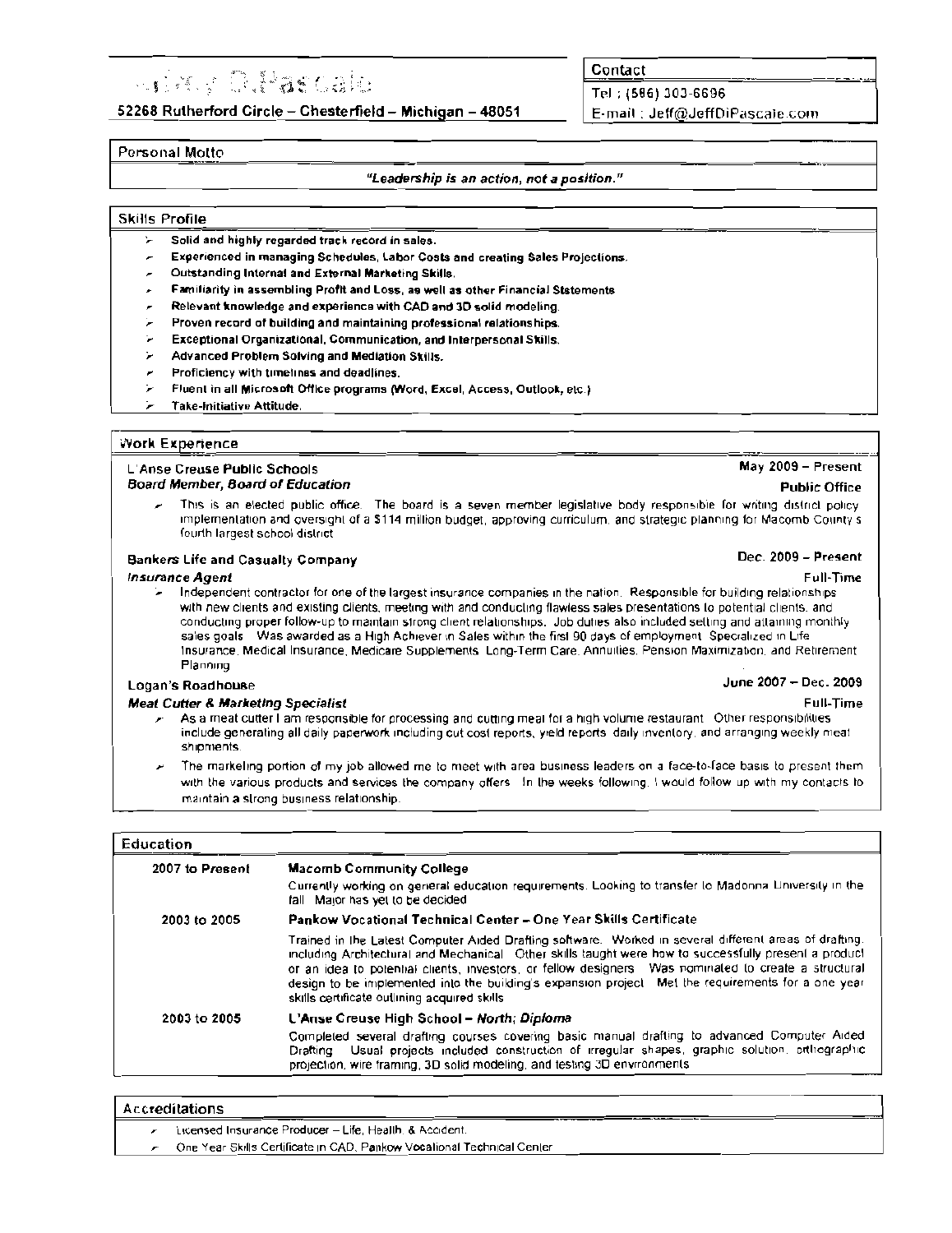| V<br>E<br>旧<br>じ<br>AUG 1 0 2018<br><b>APPLICATION FOR APPON</b><br><b>MACOMB COUNTY BOARD OR</b><br>(Please note only legible applications can be considered) |
|----------------------------------------------------------------------------------------------------------------------------------------------------------------|
| Mark Michael Koroi ____, hereby make application for appointment to Macomb County<br>Name                                                                      |
| Substance Abuse Advisory Council<br>from September 1, 2010<br>for<br>three                                                                                     |
| <b>Exact Dates of Appointment</b><br>Name of Board or Commission<br><b>Number of years</b>                                                                     |
| August 31, 2013<br>to.                                                                                                                                         |
| <u>TO THE MACOMB COUNTY BOARD OF COMMISSIONERS:</u>                                                                                                            |
| <b>STATE OF MICHIGAN)</b><br>ìss                                                                                                                               |
| <b>COUNTY OF MACOMB)</b>                                                                                                                                       |
| 12131 Champaign, Warren, MI 48089<br>1. I reside at<br><b>Street</b><br>City<br>Zip                                                                            |
|                                                                                                                                                                |
| and have since<br>Macomb<br>2000<br><u>County</u><br>County                                                                                                    |
| Mailing address if different than above: 150 North Main Street, Plymouth, MI 48170                                                                             |
| <b>Cell Phone:</b> none                                                                                                                                        |
| Email: ____ mmkoroi@sbcglobal.net                                                                                                                              |
|                                                                                                                                                                |
| 2. I am at least 18 years of age: Yes ®⊠ No □□                                                                                                                 |
| 3. I am currently registered to vote: Yes DOX No OD                                                                                                            |
| 4. Citizen of $\Box$ . $\Box$ . $\Box$ .<br>Country                                                                                                            |
|                                                                                                                                                                |
| 5. Employer: ____ self-employed ________________________                                                                                                       |
| Telephone: $(734)459-4040$                                                                                                                                     |
|                                                                                                                                                                |
| Attorney<br>b. Title:                                                                                                                                          |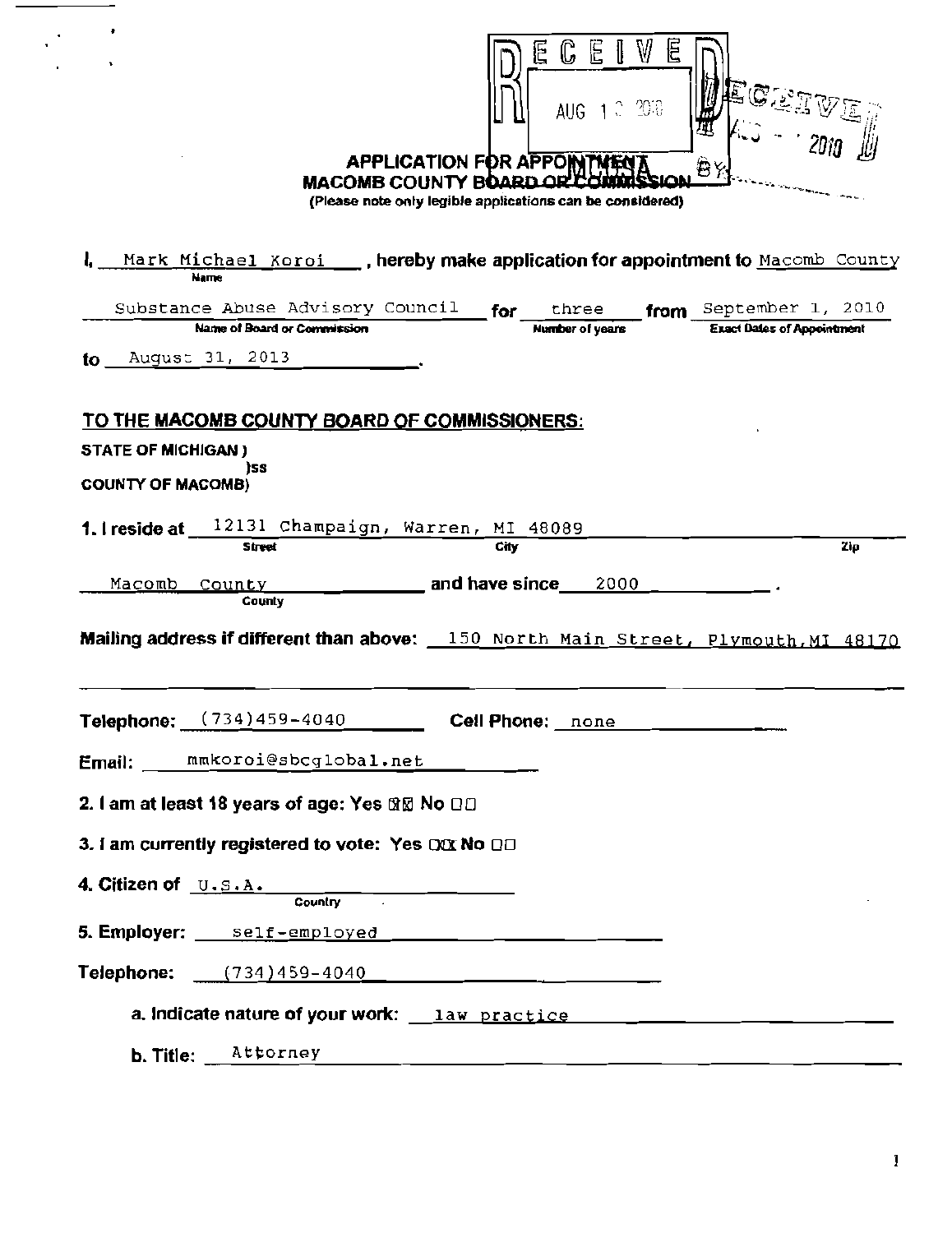### 6. Educational level and degrees received: Associate of Arts - Macomb C.C. (1983);

Associate of Gen. Studies - Macomb C.C.(1984); Bachelor of Arts - Wayne

State University(major in psychology $+1986$ ); Juris Doctor - Thomas M Coobey Law School (1990)

### 7. I presently hold the following appointments and elected positions:

| <u> Precinct Belegate - Republican</u>    | August 3, 2010                      |  |
|-------------------------------------------|-------------------------------------|--|
| Titla                                     | <b>Appointment or Election Date</b> |  |
|                                           |                                     |  |
| Macomb Circuit Court mediator             | <u>January of 2010.</u>             |  |
| Title                                     | <b>Appointment or Election Date</b> |  |
|                                           |                                     |  |
| Mediation Tribunal Assn. - case evaluator | November of 2008                    |  |
| Title                                     | <b>Appointment or Election Date</b> |  |
|                                           |                                     |  |

### 8. Previously held appointments and/or elected positions:

| Precinct Delegate - Republican | August 5, 2008 thru August 2, |      |
|--------------------------------|-------------------------------|------|
| Title                          | Dales Served                  | 2010 |
| Notary Public Macomb County    | 1987-1991                     |      |
| <b>Title</b>                   | Dates Served                  |      |
|                                |                               |      |

**Title** Dates Served

9. Have you even been convicted of a felony? If yes, list each, giving date, nature of offense or violation, name and location of court, the penalty imposed, if any, or the disposition of the case. A conviction will not automatically bar you from an appointment.

No

10. Do you have a conflict of interest or a potential conflict of interest such as a financial or business interest in any contracts, grants, pennits, etc. with Macomb County? If so, list the interest (except where required for the appointment).

No

2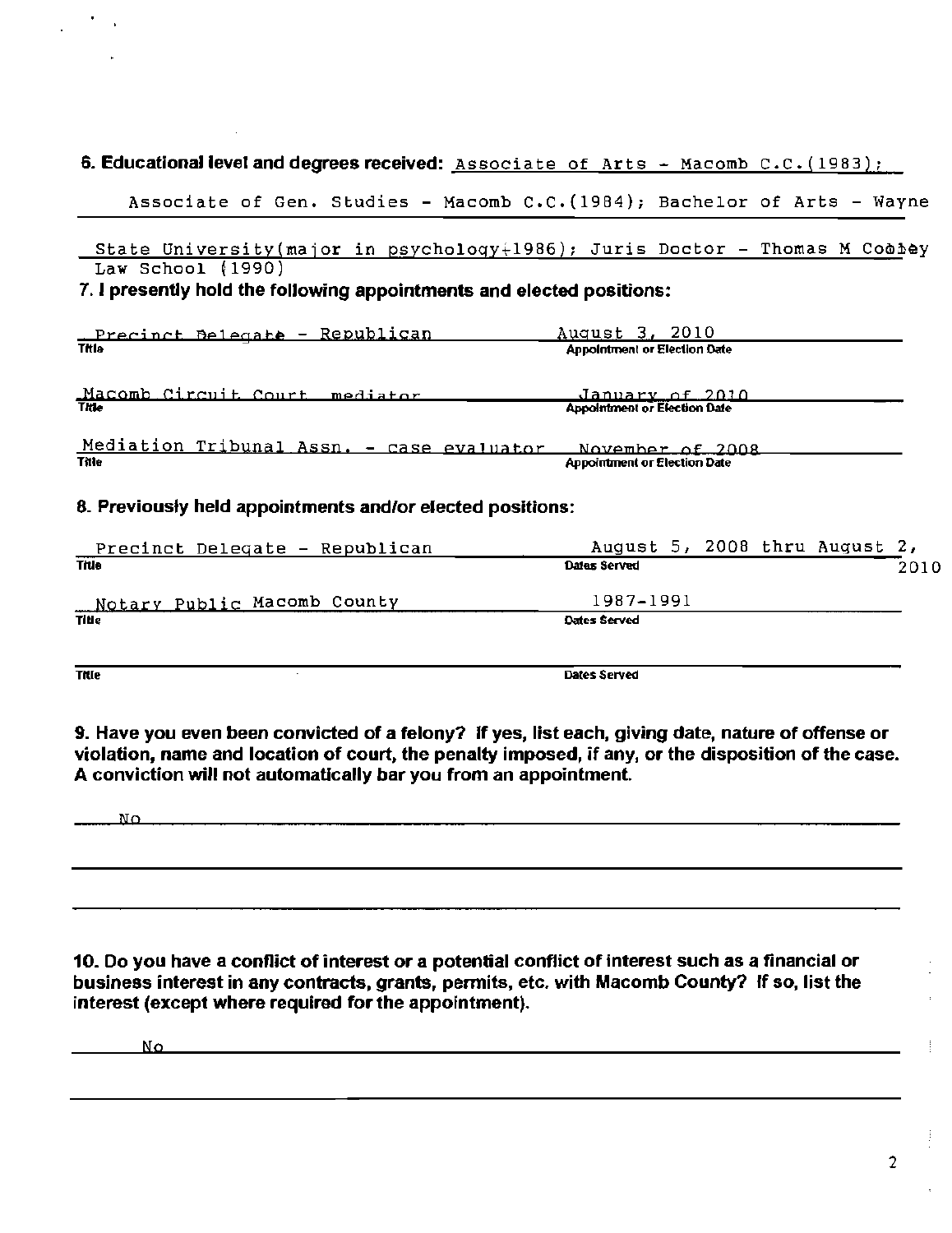11. List any family members who are or have been employed by Macomb County or are or have been elected to County offices.

 $\sim$   $\sim$ 

 $\gamma_{\rm{max}}$ 

 $\sim$ 

 $\mathcal{L}(\mathcal{A})$ 

 $\bar{z}$ 

Ļ.

| None                                                                                                                                               |                                               |
|----------------------------------------------------------------------------------------------------------------------------------------------------|-----------------------------------------------|
|                                                                                                                                                    |                                               |
|                                                                                                                                                    |                                               |
|                                                                                                                                                    |                                               |
| 12. Is this an application for reappointment? Yes DD No CXX                                                                                        |                                               |
| If yes, how many years have you served on this board? $N/A$                                                                                        |                                               |
| Please indicate your attendance record for the term(s) served $N/A$ //                                                                             | No. of meetings attended No. of meetings held |
|                                                                                                                                                    |                                               |
|                                                                                                                                                    |                                               |
|                                                                                                                                                    |                                               |
|                                                                                                                                                    |                                               |
|                                                                                                                                                    |                                               |
|                                                                                                                                                    |                                               |
|                                                                                                                                                    |                                               |
| 9. Briefly indicate your qualifications for appointment to this specific board and why you believe<br>your appointment will benefit Macomb County. |                                               |
| I studied drug abuse as part of my undergraduate degree program; studied                                                                           |                                               |
| food and drug law in my law degree program, as well as having litigated                                                                            |                                               |
| cases involving Medicaid fraud involving substance abuse providers. I                                                                              |                                               |
| have a background in contract law and issues related to medical and                                                                                |                                               |
| pharmacy providers as well as the Contolled Substance Act.                                                                                         |                                               |
| References: James J. Rashid (retired chief judge - Wayne Circuit Court)                                                                            |                                               |

phone: (248)888-9922; Cameron Miller, Plymouth City Prosecutor (734)455-1230

)

÷.